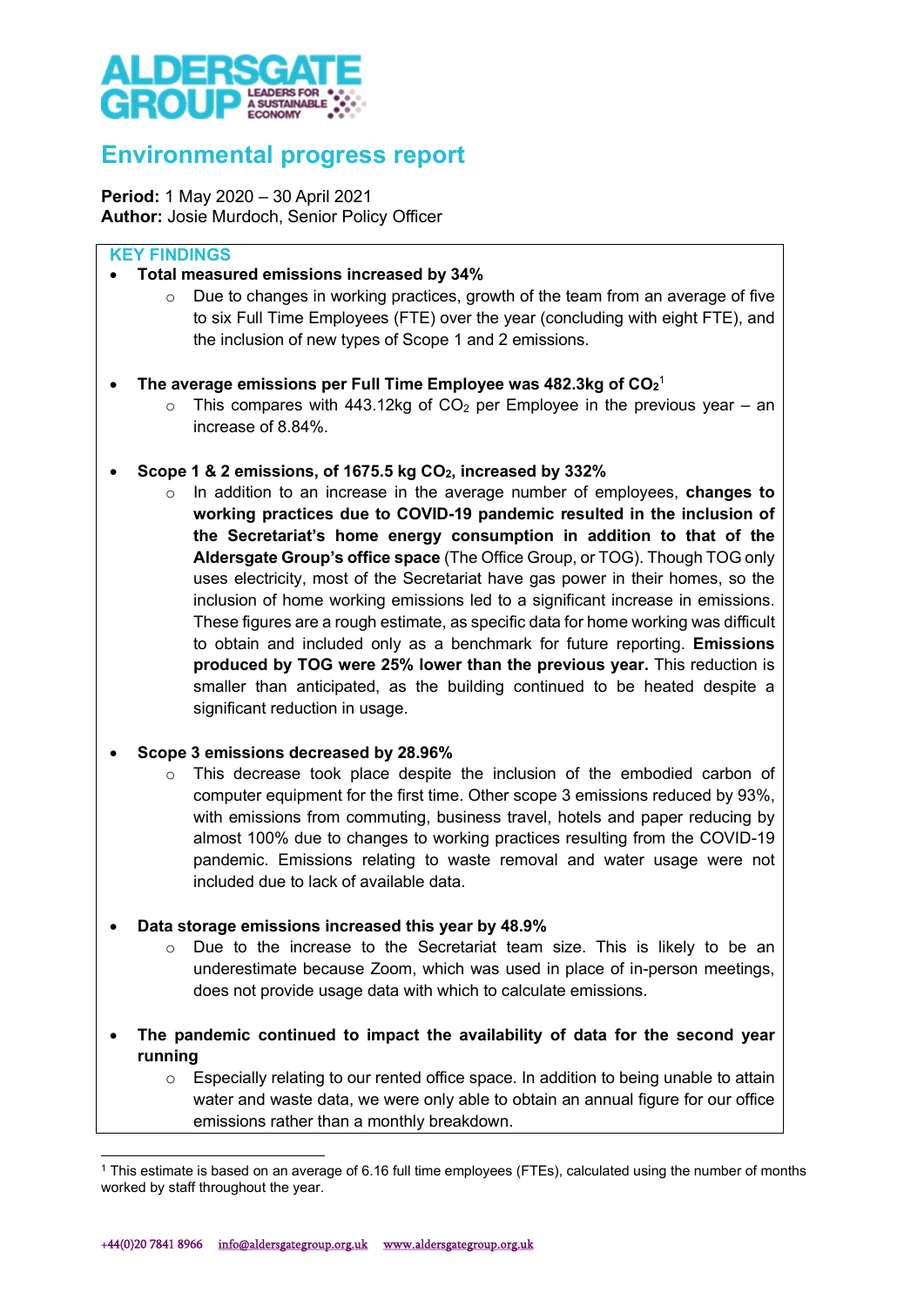

#### SUMMARY

The Aldersgate Group monitors the climate and environmental impacts arising from carrying out its business. The Group's overall impacts remain low, though higher than previous years. In past reporting periods the Group's main sources of emissions related to the amount and mode of business and commuting travel and office tenancy. For the first time, the Group has reported emissions relating to energy consumed as part of home working, as well as product carbon footprints from office equipment. Unfortunately, it is not always possible to obtain data on all of the Group's impacts from our suppliers (e.g. waste and water consumed on our office premises), and the challenges have been even greater this year, with key team members from supplier companies being placed on furlough following the outbreak of the COVID crisis and then made redundant during the reporting period, thereby limiting the ability to obtain specific data. Similarly, data from home working is largely based on estimates, or is not possible to source (for example home consumption of waste and water), and carbon product footprints are still in their infancy and data is limited. Where we cannot obtain specific data, we continue to engage with those suppliers to improve their measurement and management of environmental impacts and share the data with us.

#### **BACKGROUND**

The Aldersgate Group is an alliance of leaders from business, academia, politics and civil society that drives action for a sustainable economy. Formed in 2006, the Group now has 63 organisation members and a permanent Secretariat which grew in size during the 2020-2021 reporting period. The environmental progress report refers to impacts of the Secretariat's activities and does not include the environmental impact of the membership or Board of Directors, except where travel was undertaken by Directors on Aldersgate Group business.

The Aldersgate Group has prepared annual reports showing its greenhouse gas (GHG) emissions since its 2011-2012 fiscal year. However, changes in scope of data have affected the consistency of accounting over recent years, primarily arising from challenges in obtaining robust and comparable data from key suppliers, which change over time. In 2016, the Group determined that the ongoing effort to publish full GHG emission reports was not justified due to lack of comparability of data year on year but acknowledged the value of monitoring key activities to help identify and manage its impacts, as well as to better understand the challenges in emissions reporting faced by its members.

In 2021 the Group joined the Science Based Targets initiative and set a target to, by 2030, reduce its Scope 1 & 2 emissions by 42% and Scope 3 emissions 46.2% against the baseline of 2019-2020. This has led to a review of some of the data included in the environmental impact report – with office equipment being included for the first time – to ensure calculations and reporting are as accurate as possible. Reporting was further complicated by the ongoing COVID-19 pandemic, which changed data requirements for Scope 1 and 2 emissions in recognition of the switch to home working. This required the development of a new methodology to calculate emissions from home energy consumption, with some staff in the Secretariat unable to obtain specific data on their gas and electricity usage. Additionally, the pandemic impacted the ability to gather data on Scope 3 emissions such as waste and water from The Office Group (TOG), the Group's office, as members of staff were placed on furlough and then made redundant.

In line with the Board of Directors' recommendations, the Aldersgate Group Secretariat has not published a GHG report for the last three years, but has continued to review and record its environmental impacts and engage with suppliers.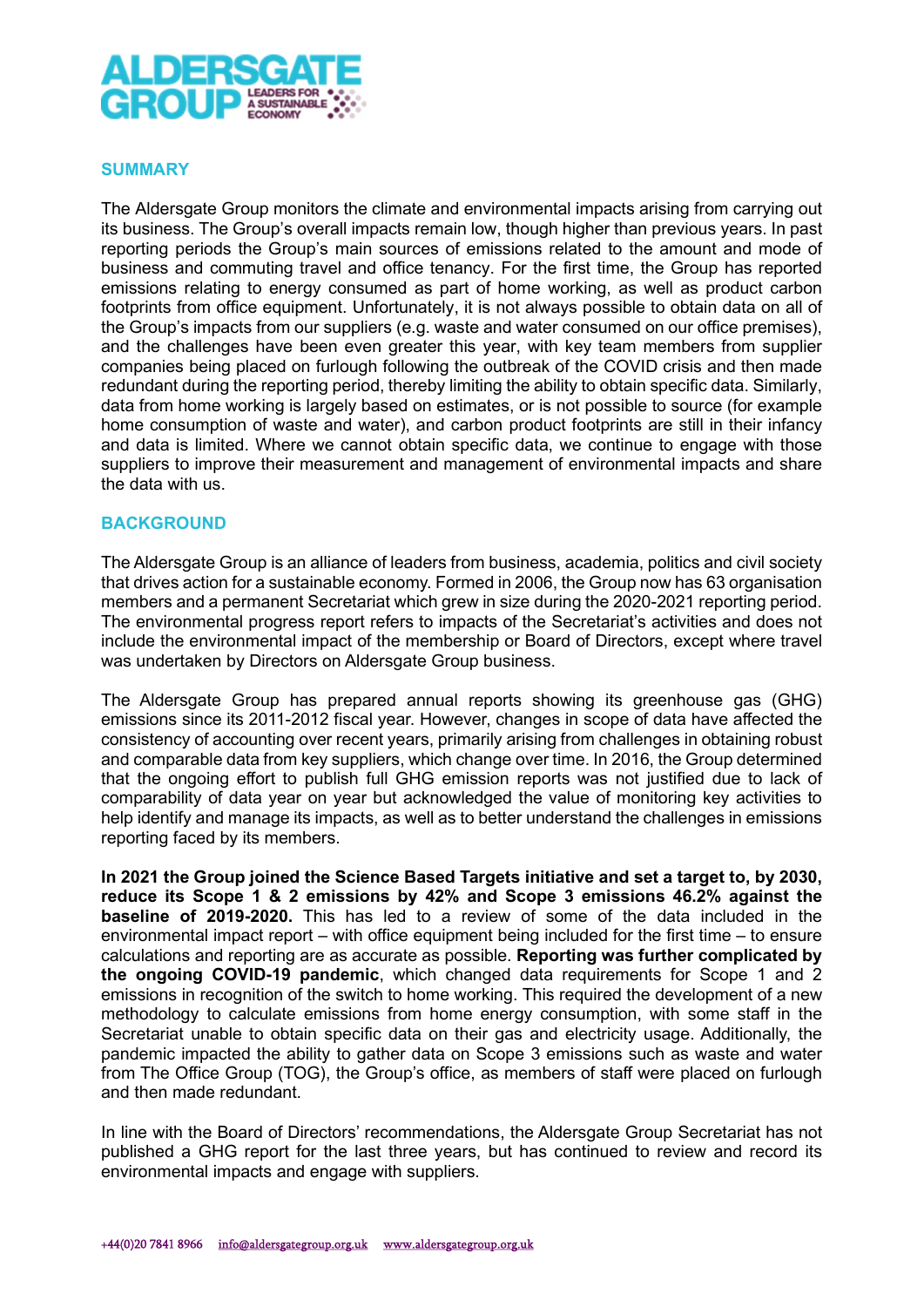

## ASSESSMENT

The team size changed between 2020-2021, as the Secretariat went through a period of growth and change. The reporting period began with six full time staff members. In the first half of the year months, two staff members left and two joined, one of which joined on a part time basis. Two further full time staff joined at the start of 2021, increasing the team size to eight.

#### Scope 1 & 2 emissions

Scope 1 & 2 emissions increased by 332%, as changes to working practices resulting from the COVID-19 pandemic led to the inclusion of the Secretariat's home energy consumption in addition to that of the Aldersgate Group's office space, which continued to be rented throughout the year. Though TOG only uses electricity, most of the Secretariat have gas power in their homes, so the inclusion home working emissions contributed to this large increase. These figures are a rough estimate, as specific data for home working was difficult to obtain, and included only as a benchmark for future reporting.

## The Office Group

The Aldersgate Group Secretariat is based in a co-working space, which is owned and managed by The Office Group (TOG). However, changes to working practices which arose due to the COVID-19 pandemic meant that the Aldersgate Group Secretariat worked from home for 99% of the reporting period. As the Secretariat continued to rent space at TOG whilst staff worked from home, this report includes estimated emissions from both the office space and staff homes – and, as such, includes Scope 1 emissions for the first time as many of the Secretariat's homes run on gas, whilst TOG runs only on electricity.

A lack of data has limited consistency and accuracy in this reporting year, as was the case in the previous reporting period. Though TOG has previously announced plans to introduce an energy portal to monitor electricity use, which would have helped to secure more specific data, this has not yet materialised due to staffing pressures. Instead, electricity is calculated by floor (of which the Aldersgate Group Secretariat only uses one), and then divided by square footage to give an estimate for the energy consumed in the spaces rented by the Aldersgate Group. The TOG Sustainability Coordinator was placed on furlough during the COVID-19 pandemic and has since been made redundant, and our main point of contact is the building manager who has been stretched with other responsibilities. We were therefore unable to get data to the same level of specificity as in previous years and the annual electricity consumption was only given to us as a rough yearly estimate instead of monthly readings, as was the case in reporting periods in before 2019. It is our hope that the data collection process will become more straightforward in the future, and the Aldersgate Group will continue to engage proactively with TOG on this issue.

Based on annual metered building electricity consumption provided by TOG, the Aldersgate Group estimates its Scope 2 emissions from office space to be  $287.08kg CO<sub>2</sub>$ , which is a decrease of 25% year-on-year. This decrease is relatively small, despite the fact that the TOG offices saw a significant reduction in use by both the Aldersgate Group and other users of the co-working space during the reporting period. Unfortunately, the Aldersgate Group has no control over whether, for example, heating or lighting is used at the TOG when the Secretariat is not working there, as the estimate is based on the whole building consumption. This is something to consider for future emissions reductions.

Home working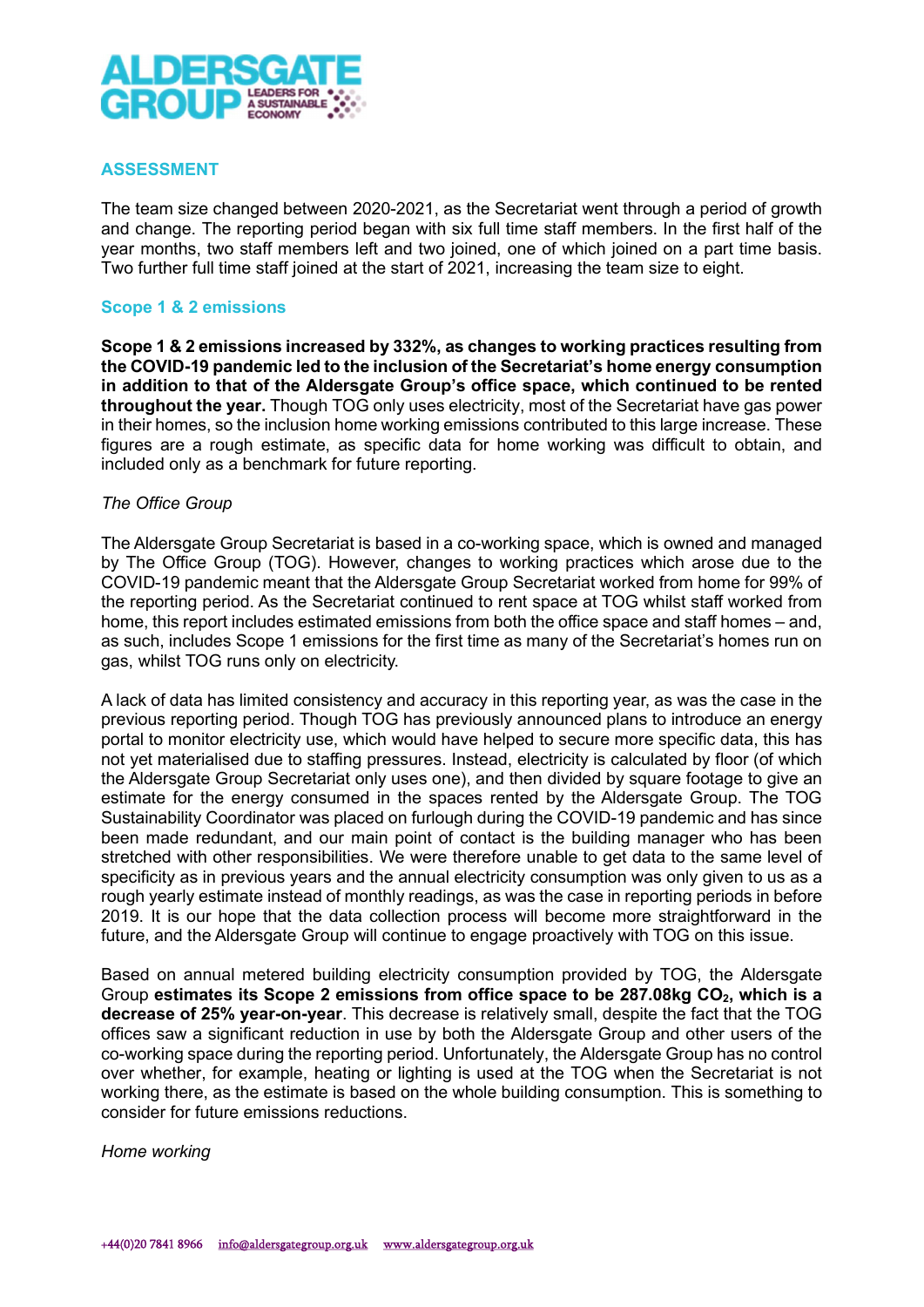

The Aldersgate Group estimates its Scope 1 and 2 emissions from home working to be 1388.41 kg  $CO<sub>2</sub>$ .<sup>2</sup> Three quarters of these emissions are from gas usage. As it is likely that the Secretariat will likely continue to use hybrid working long-term, with a mixture of office and home working, we will need to continue to report Scope 1 and 2 emissions from home working longterm. To ensure double-counting does not take place, we have already started to record the split between home and office working for each team member for the 2021-2022 reporting period. To reduce these emissions Secretariat staff will be encouraged to move onto a green tariff, and the Group will explore other opportunities to bring these emissions down.

As with collecting accurate data from the TOG, it has been difficult to obtain specific details about home energy consumption. Each energy provider has its own data portal which presents usage data in a unique way, and some staff have smart meters which breakdown their usage on a monthly basis, while others simply provide annual estimates. Only three staff were able to give data on their actual usage, used in the calculations.

For those staff who could not, Typical Domestic Consumption Values (TDCVs) calculated by Ofgem were used. These were last updated in 2020 and do not reflect the changes to home working which resulted from the pandemic, so may be an underestimate of the average usage during this reporting period. Similarly, TDCVs are offered in three tiers which are based on the number of bedrooms in the property, rather than square footage, and they do not reflect the property's energy efficiency rating. Therefore, as with the emissions for the office, the estimate should only be used for benchmarking.

It is worth noting the number of staff in the Secretariat changed significantly throughout the year, and on average increased from five to six full time employees, based on the number of months worked. As such the home working-related emissions may increase in the next reporting period, subject to the split of hybrid working which is adopted post-pandemic.

# Scope 3 emissions

The Aldersgate Group has continued to closely monitor Scope 3 emissions, as historically this has been the sole area where we have consistently held accountability in terms of the impact of our actions on emissions. However, with the TOG Sustainability Coordinator being placed on furlough and then made redundant during the reporting period, we have been unable to secure data on waste and water consumption from TOG for the second year in a row.

We have made some changes to reporting of our Scope 3 emissions in this period. Although we have included home working energy consumption data in Scopes 1 & 2, in recognition of changes to working practices resulting from the COVID-19 pandemic, we have not been able to include home-related waste and water consumption due to a lack of data availability. As recommended as part of our new pledge to reduce our emissions in line with our new Science-Based Target – as outlined in the Background section of this report – we have included the product carbon footprints of computer equipment (such as monitors and business laptops) for the first time. All other Scope 3 emissions have been monitored as before.

The Secretariat's Scope 3 emissions decreased by 28.96%, despite the inclusion of emissions relating to embodied carbon in computer equipment. This was largely due to changes in travel resulting from the COVID-19 pandemic. The Group saw a 98% drop in

 $^2$  Almost all members of the Aldersgate Group Secretariat are on green tariffs for their home energy. However, because the Group reports on location-based greenhouse gases, rather than market-based, we have calculated Scope 2 emissions for both office and home working using the Defra conversion factors. This more accurately reflects the carbon-intensity of the grid. It was not possible to reflect the timing of consumption, as energy consumption figures are based on estimates across periods longer than days.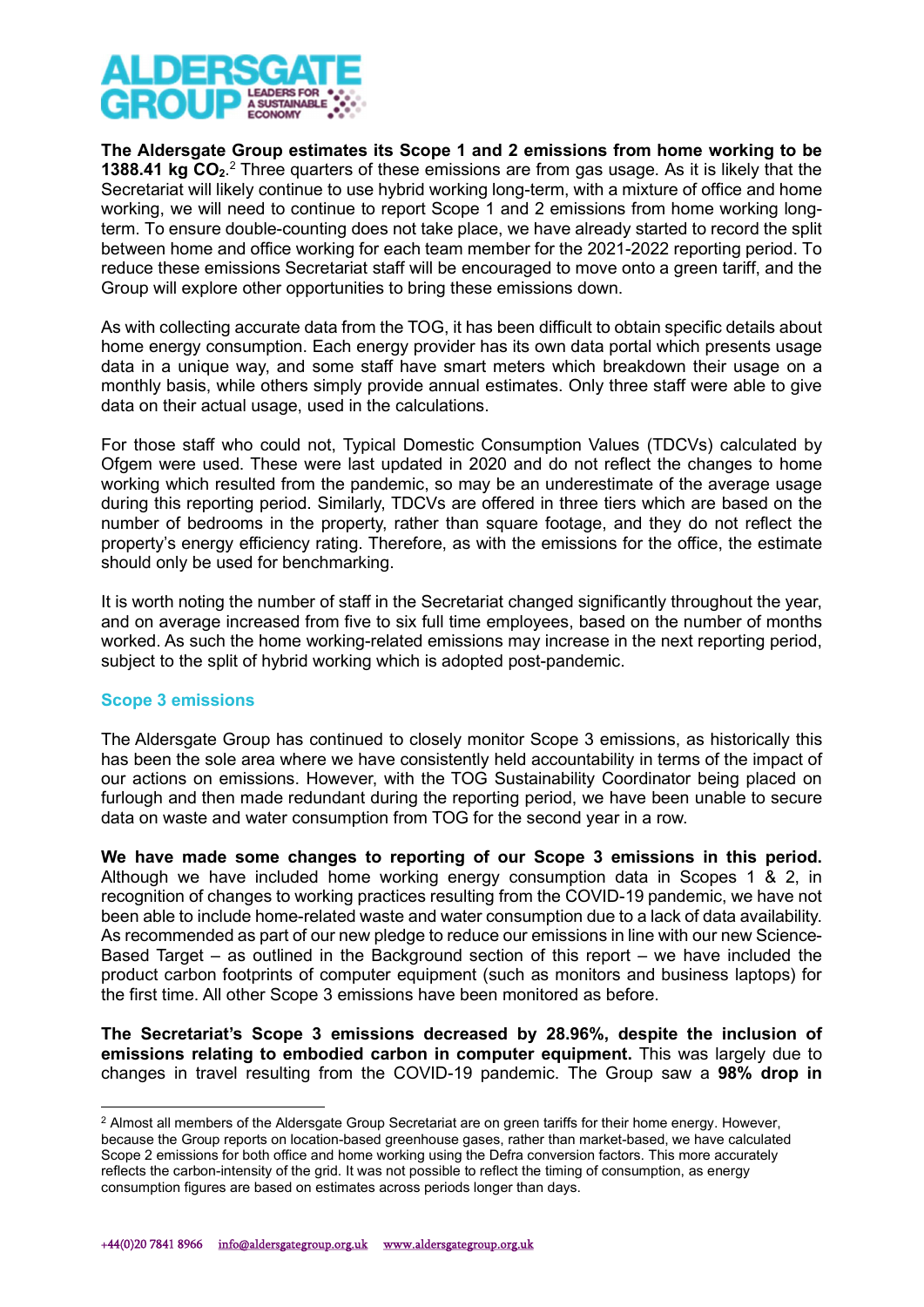

commuting emissions as staff worked from home for almost all of the year, and flight, train and car-travel and overnight hotel stays decreased by 100% this year, as no business travel took place during the reporting period, with all meetings taking place online due to the ongoing pandemic.

Data storage emissions increased this year by 48.89%. This can be explained by the need for increased online storage for both Dropbox and individual email accounts hosted with Zoho. due to the growth of the team. The team migrated away from Dropbox and Zoho during the second half of the year, and now hosts all systems with Microsoft, which reports significantly lower data usage than the other hosting sites.<sup>3</sup> The need to keep emails in the inboxes of previous staff members for a certain number of years (e.g. for audit reasons relating to past projects) means email hosting emissions may remain high for the foreseeable future, but we should see a drop in emissions as a result of operating with Microsoft.

Crucially, it was not possible to source information about data use from Zoom, despite the high volume of meetings and webinars conducted using the video conferencing application during this reporting period. It is the hope that Zoom will begin to provide this information in the future, so this will need to be explored in future reporting periods.

Estimated emissions associated with use of paper decreased by 100%. At the start of the pandemic a conscious decision was made to move away from printing reports and briefings to producing online-only materials, with the view to re-introducing printed materials as and when inperson meetings and events began to take place again. An effort had already been made prepandemic to begin distributing reports and briefings digitally, and we will aim to continue this practice as things begin to return to usual under the pandemic.

Finally, the Aldersgate Group is for the first time reporting emissions from computer and home working items purchased to facilitate the shift in working practices, such as monitors, keyboards and office chairs. The emissions are included based on a five year life cycle, and come to 659.44kg of  $CO<sub>2</sub>$ -equivalents for equipment purchased during the 2020-2021 financial year, and annual emissions of 516kg of CO2-equivalents for equipment purchased within the past five years.

This has been calculated using estimates for equivalent products online, as data on product carbon footprints for the specific products purchased for use by the Secretariat was not available. This is likely to be an underestimate as some products – such as headsets and webcams – currently have no product carbon footprints equivalents available online and so could not be included in the estimate. In 2020-2021, due to growth of the Secretariat, two new laptops were purchased for the expanding team. It will be important for all office equipment purchased by the organisation – in particular laptops and monitors, which made up the bulk of the estimated emissions – to be recycled by future employees given their high carbon emissions and to ensure that all items are used for their full five year life cycle. It will also be necessary to check annually for laptops and other computer equipment which has finished their five year life cycles and will no longer to be included in the emissions calculations.

# FUTURE EFFORTS

The Secretariat continued to struggle with consistency of emissions measurement data from suppliers. In the year ahead, we will aim to improve:

 $3$  The Aldersgate Group has looked into why Microsoft's data hosting is significantly lower than Zoho's but could not find a clear explanation online.